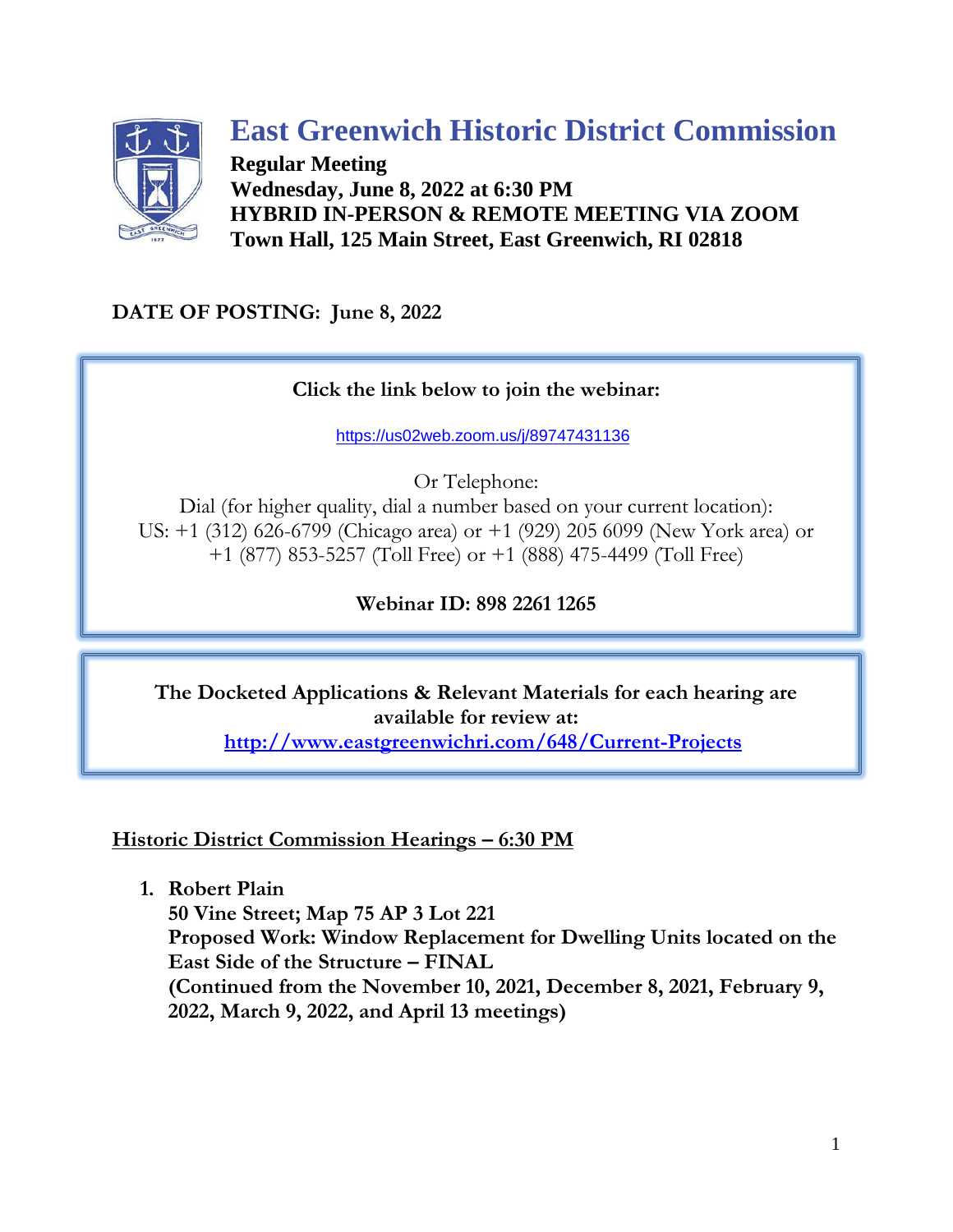- **2. Jerry Zarrella Jr. representing Gerald P. Zarrella & Debra N. Zarrella 22 Castle Street; Map 85 AP 1 Lot 116 Proposed Work: New Construction of One (1) New Dwelling along with Rehabilitation of Existing Dwelling – Final (Continued from the April 13, 2022 meeting)**
- **3. Erik Bickle 74 Reynolds Street. Map 74 AP 2 Lot 160 Proposed Work: Porte Cochere Addition – Conceptual**
- **4. PFR Acquisitions, LLC representing Nicholas Giorgetti 49 Marlborough Street: Map 85 AP 1 Lot 44 Proposed Work: Replacement of rear door - FINAL**
- **5. Renewal by Anderson representing Wesley Marks 85 West Street; Map 84 AP 2 Lot 99 Proposed Work: Window replacement- FINAL**
- **6. Ming Ling Yau 99 Main Street; Map 85 AP 1 Lot 230 Proposed Work: Replacement windows and a rear door– FINAL**
- **7. Hill & Harbor Design and Build representing Trizane Richardson 28 Division Street; Map 85 AP 1 Lot 244 Proposed Work: Replace siding and roof – FINAL**
- **8. Touchdown Realty Group LLC 38 Exchange Street; Map 85 AP 1 Lot 88 Proposed Work: Renovation of both structures and an addition to main structure – Conceptual**
- **9. East Greenwich Yacht Club 10 Water Street; Map 85 AP 1 Lot 387 Proposed Work: Add an addition to the north elevation first floor - FINAL**

#### **10.Kristin David**

**70 Greene Street; Map 75 AP 2 Lot 220 Proposed Work: Rear deck addition and replacement of existing decking. FNAL**